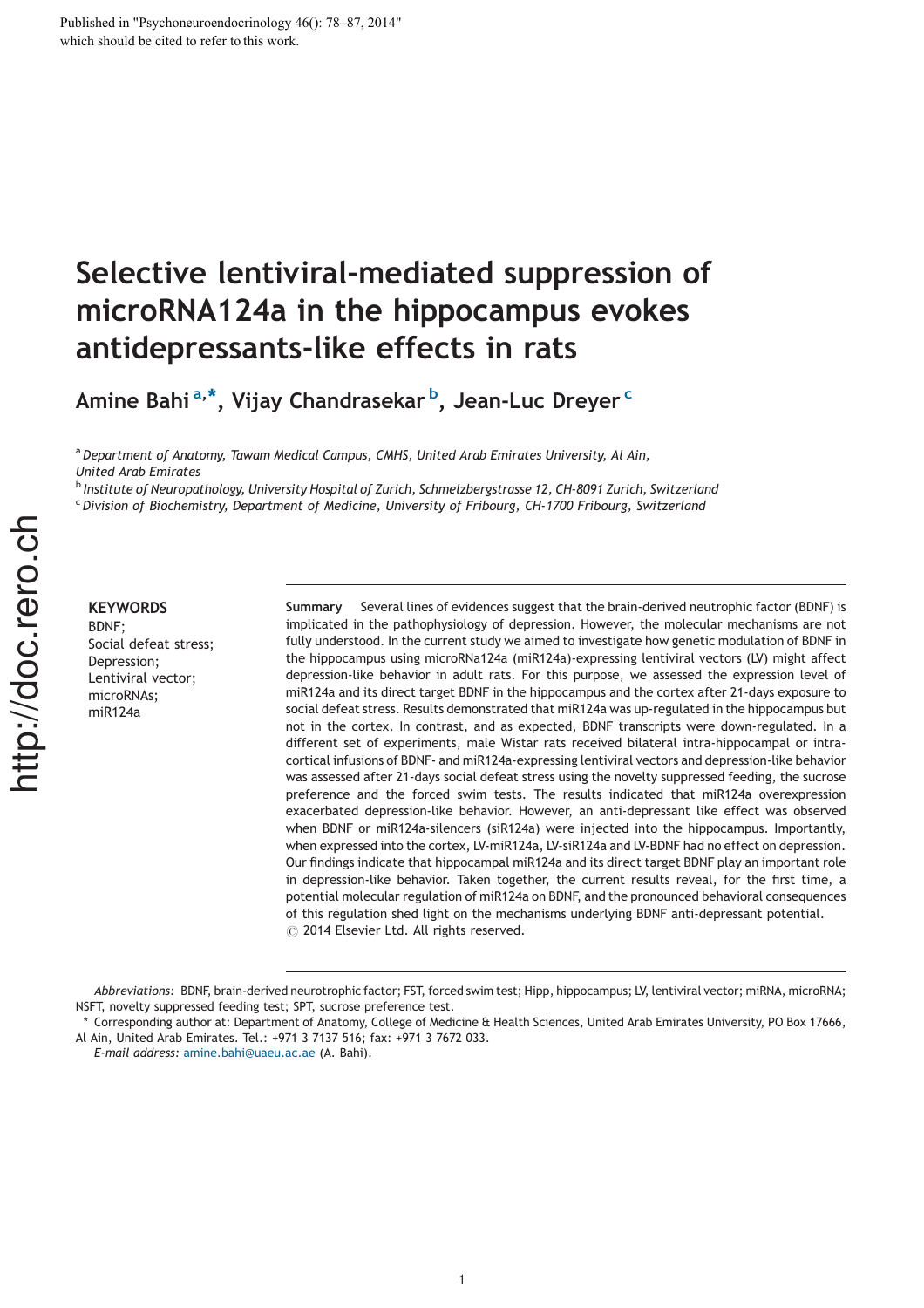## 1. Introduction

Depression is a prevalent, highly debilitating mental disorder affecting up to 15% of the population at least once in their lifetime, with huge costs for society. Neurobiological mechanisms of depression are still not well known, although there is consensus about interplay between genetic and environmental factors (Masi and Brovedani, 2011). Antidepressant medications are frequently used in depression, but at least 50% of patients are poor responders, even to more recently discovered medications. There is a clear evidence for altered endocrine factors and metabolic dysregulation in mood disorders (Hendrickx et al., 2005). However, clinical response only occurs following weeks to months of treatment and only chronic treatment is effective (Masi and Brovedani, 2011), suggesting that actions beyond the rapidly occurring effect of enhancing monoaminergic systems, such as adaptation of these systems, are responsible for the effects of antidepressants.

Recent studies have shown that certain aspects of depression result from maladaptive stress-induced neuroplastic changes in specific neural circuits of the CNS (Nestler et al., 2002). These studies emphasize that neuronal plasticity plays an important role in the recovery from depression and they indicate that an impairment of synaptic plasticity, particularly in the hippocampus, may be a core factor in the pathophysiology of depression. The abnormal neural plasticity may be related to alterationsin the levels of neurotrophic factors, namely brain-derived neurotrophic factor (BDNF), which play a central role in plasticity. As BDNF is repressed by stress, epigenetic regulation of the BDNF gene may play an important role in depression (Masi and Brovedani, 2011). In turn as a treatment, antidepressant drugs and electroconvulsive shock treatment increase the expression of BDNF and its receptor TrkB (Castren and Rantamaki, 2010).

Neurotrophins constitute a family of proteins that stimulate and control neurogenesis during development and BDNF is among the most active (Zigova et al., 1998). BDNF plays a key role on the central and peripheral nervous system to support the survival of existing neurons, and to induce neurogenesis and stimulate synaptic plasticity and synaptogenesis (Acheson et al., 1995). It is mainly active in brain areas vital to learning, memory, and higher thinking, including the hippocampus, the cortex, and basal forebrain (Yamada and Nabeshima, 2003). In addition, BDNF regulates synaptic plasticity in neuronal networks involved in several brain disorders including bipolar disorder, as well as schizophrenia, obsessive—compulsive disorder, Alzheimer's disease, Huntington's disease, Rett syndrome, and dementia (Schinder and Poo, 2000). Furthermore, stress exposure decreases the expression of BDNF, and, if exposure is persistent, this leads to an eventual atrophy of the hippocampus, which also takes place in humans suffering from chronic depression. In turn, regulation of BDNF may reverse stress-induced deficits in structural and synaptic plasticity in the brain, yielding increased ability to cope with environmental challenges that may precipitate or exacerbate depressive episodes (Castren and Rantamaki, 2010). Low BDNF and depression are most probably causally related, since antidepressants indeed increase BDNF signaling and synthesis in the hippocampus (Schmidt and Duman, 2010). Although it is now firmly established that BDNF signaling plays an important role in the mechanism of action of antidepressant drugs, yet the role of BDNF in the pathophysiology of depression is less clear (Castren and Rantamaki, 2010). Furthermore, there is strong evidence that peripheral growth factors, including BDNF, pro-inflammatory cytokines, endocrine factors, and metabolic markers contribute to the pathophysiology of major depressive disorder and antidepressant response (Schmidt et al., 2011). As a matter of fact BDNF levels are decreased in the blood of depressed patients and can be normalized with successful antidepressant treatment (Sen et al., 2008), although the origin and role of serum BDNF is unclear (Karege et al., 2005). Chronic peripheral administration of BDNF produces antidepressant and anxiolytic behavioral responses in animal models, increases the survival rate of newborn neurons, and increases BDNFmediated signaling in the adult hippocampus (Schmidt and Duman, 2010), an evidence that peripheral BDNF has functional actions within the brain and on behavior, and that serum BDNF may be a relevant biomarker for depression and treatment response.

Neurotrophin BDNF acts via its receptor Tropomyosinrelated kinase B receptor (TrkB or p75), promoting intracellular signaling that is yielding to protein synthesis (Soppet et al., 1991). The induction of protein synthesis by BDNF critically contributes to enduring modifications of synaptic function, but how BDNF selectively affects only a minority of expressed mRNAs is poorly understood. It has been established that BDNF rapidly elevates Dicer, increasing mature microRNAs (miRNA) levels and inducing RNA processing bodies in neurons (Huang et al., 2012).

MiRNAs are small non-coding RNAs of about 22-nucleotides in length regulating gene expression at post-transcriptional level that act as key regulators of all cellular pathways (Treiber et al., 2012). After transcription, the mature miRNA is incorporated into a miRNA—protein complex, where it directly interacts with a member of the Argonaute protein family. The miRNA guides such protein complexes to partial complementary target sites, which are typically located in the 3' untranslated region (UTR) of mRNAs leading to inhibition of gene expression. MiRNA activity and abundance is regulated on various levels ranging from transcription and processing to target site binding and miRNA stability (Treiber et al., 2012). A single miRNA may specifically regulate gene expression of over hundred different targets. Among them, miR124a isstrongly expressed in the brain; miR124a regulates adult neurogenesis (Cao et al., 2007), and promotes neuronal differentiation (Makeyev et al., 2007) and it is involved in several brain disorders (Qi et al., 2012). In addition, miR124a also strongly affects the expression of several neurotransmitters, including mainly BDNF (Bahi and Dreyer, 2013; Chandrasekar and Dreyer, 2009, 2011). This prompted us to investigate the potential role of miR124a in the ethiology of depression.

For this purpose, in this study we assessed the expression levels of miR124a and its direct target BDNF in the rat brain following exposure to 21-days social defeat stress. In addition, our major goal in the present studies was to examine the effects of lentiviral-mediated genetic modulation of BDNF and miR124a in male Wistar rats on performance in three behavioral tests following exposure to chronic social defeat stress.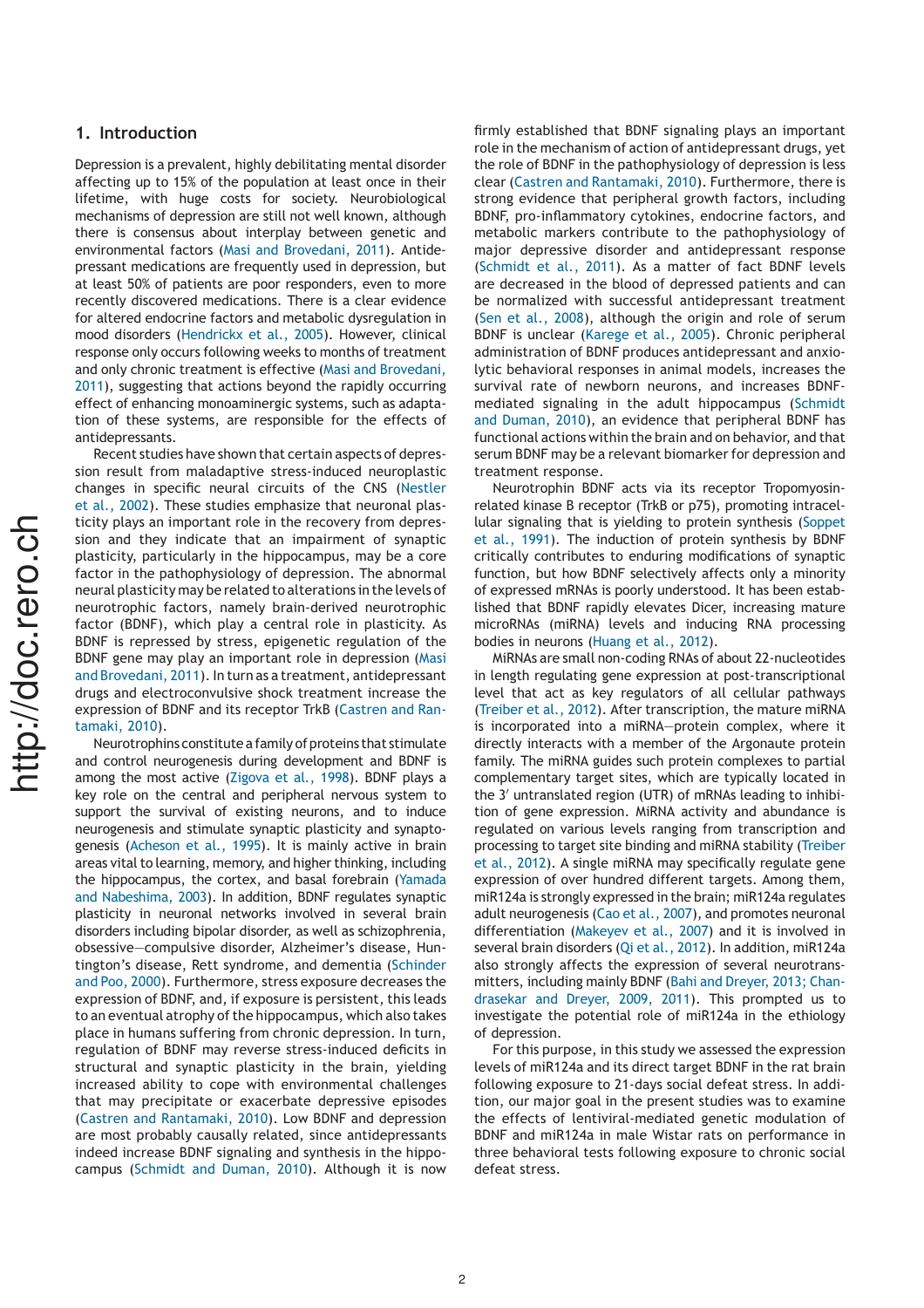## 2. Materials and methods

#### 2.1. Animals

Experimental male Wistar rats ( $\sim$ 200 g) were single-housed in standard plexiglas cages at a room temperature of approx. 22 °C with a 12 h/12 h light/dark cycle and allowed to adapt to this environment for a period of 7 days before the experiments began. All rats were bred in the local central animal facility of the CMHS and were kept under standard laboratory conditions. Bedding was produced locally and autoclaved before use and rats had free access to tap water and standard rodents chow diet obtained from the National Feed and Flour Production and Marketing Company LLC (Abu Dhabi, UAE). All the experimental procedures were approved by the institutional Research Ethics Committee (Protocol No A17-12).

#### 2.2. Tissue collection and quantification of BDNF and miR124a after social defeat stress

Brains from decapitated control and stressed rats were rapidly removed and brain regions (whole cerebral cortex and hippocampus) were dissected out on ice. Tissue samples were immediately frozen in TRizol and stored at  $-80$  °C until analysis. The micro-dissection procedure was performed according to rat stereotaxic coordinates (Paxinos and Watson, 1998).

Reactions were essentially carried out as described previously (Bahi and Dreyer, 2013; Chandrasekar and Dreyer, 2009). In brief, total RNA from brain regions was isolated using the TRizol according to the manufacturer instructions. Total RNA (5  $\mu$ g per sample) was reverse transcribed using Oligo-dT standard primers. For qPCR,  $20 \mu l$  of amplification mixture with SYBRGreen Kit was used containing  $3 \mu l$  of cDNA and 100 nM primers. Primer sequences used were: GAPDH: 5'-ATG ACT CTA CCC ACG GCA AG-3' and 5'-CAT ACT CAG CAC CAG CAT CAC-3'; miR124a: 5'-TCC GTG TTC ACA GCG GAC-3' and 5'-CAT TCA CCG CGT GCC TTA-3' and BDNF: 5'-GGT TCG AGA GGT CTG ACG AC-3' and 5'-CAA AGG CAC TTG ACT GCT GA-3' (Bahi et al., 2008a; Bahi and Dreyer, 2013). The PCR protocol used consisted of a 45-s denaturation at 94  $\degree$ C followed by 45-s annealing and extension at 64  $\degree$ C for 40 cycles.

## 2.3. Lentiviral constructions and production

Our lentivirus derived plasmid (pTK431), driven by the cytomegalovirus (CMV) promoter, carried the transgenes for BDNF, miR124a or siR124a described in our previous studies (Bahi et al., 2008a; Bahi and Dreyer, 2013; Chandrasekar and Dreyer, 2009). The empty vector (LV-Mock) was used as negative control. All constructions were confirmed by sequencing. Viral vector generation was obtained by cotransfection of HEK293T cells by the calcium phosphate method on 10-cm plates with 20  $\mu$ g of pTK431, 15  $\mu$ g of  $p\Delta$ NRF, and 5  $\mu$ g of pMDG-VSV-G. The supernatant was harvested 24 and 72 h after infection and viral particles were purified by ultracentrifugation (Bahi et al., 2005, 2008b).

## 2.4. Stereotaxic injection of LV-BDNF, LV-Mock, LV-miR124a and LV-siR124a

For stereotaxic surgery, rats were anesthetized with a ketamine/xylazine mixture (100 mg/kg and 10 mg/kg respectively, i.p.) and installed in a stereotaxic frame. Using a precision Hamilton micro-syringe with a 26 G needle, rats were bilaterally infused with 1  $\mu$ l viral solution using the following coordinates: hippocampus [1st injection: 4.8 mm posterior to Bregma,  $\pm 2.5$  mm lateral the medial suture, 3.5 mm ventral to the skull surface. 2nd injection: 4.8 mm posterior to Bregma,  $\pm 5$  mm lateral the medial suture, 6 mm ventral to the skull surface]. Cortex [1st injection: 2.2 mm anterior to Bregma,  $\pm 3$  mm lateral the medial suture, 2 mm ventral to the skull surface. 2nd injection: 2.2 mm anterior to Bregma,  $\pm 4.5$  mm lateral the medial suture, 4 mm ventral to the skull surface]. All viral-injections were performed according to the rat stereotaxic coordinates (Paxinos and Watson, 1998). Rats were left to recover for 7 days before being exposed to the social defeat stress procedure. After recovery and in the 1st set of experiments, we ended up with 19 rats that were injected into the hippocampus (LV-Mock  $n = 9$ , LV-BDNF  $n = 10$ ) and 16 rats that were injected into the cortex (LV-Mock  $n = 8$ , LV-BDNF  $n = 8$ ). In the 2nd set of experiment we ended up with 24 rats that were injected into the hippocampus (LV-Mock  $n = 7$ , LV-miR124a  $n = 9$ , siR124a  $n = 8$ ) and 20 rats that were injected into the cortex (LV-Mock  $n = 6$ , LV-miR124a  $n = 7$ , siR124a  $n = 7$ ).

### 2.5. Social defeat stress

The social defeat stress model of depression was based on the resident-intruder paradigm (Korte et al., 1990). In brief, experimental-rats were exposed to a large dominant adult  $(\sim$  400 g) male Wistar aggressor rat for 30 min each day over a total of 21 days. After contact, the experimental-rat was separated from the aggressor resident-rat using a cage that was divided into two parts by a perforated divider. Thus, the experimental-rat and the resident-rat were maintained in visual and sensory contact for the next 24 h without physical contact. Every 4th day the experimental-rat was exposed to a new aggressor. Resident aggressor rats were selected for their level of aggressiveness by counting the latency to attack a naive Wistar rat (maximum 2 min delay). To promote their aggressive behavior, the resident-rats were housed with females 10 days prior to the social defeat stress test to ensure that they accept and defend their cage as home cage (territory).

#### 2.6. Depression-like behavioral tests

#### 2.6.1. Novelty suppressed feeding (NSF) test

The novelty suppressed feeding procedure was performed as described previously (Bahi and Dreyer, 2012). In brief, 24 h prior to testing, rats were deprived of food but not water. On the test day, each rat was introduced into a white plastic open arena (32 cm  $\times$  32 cm) covered with wood-chip bedding, and on which center several pellets of food were put on a circular paper. The latency to bite the food pellet was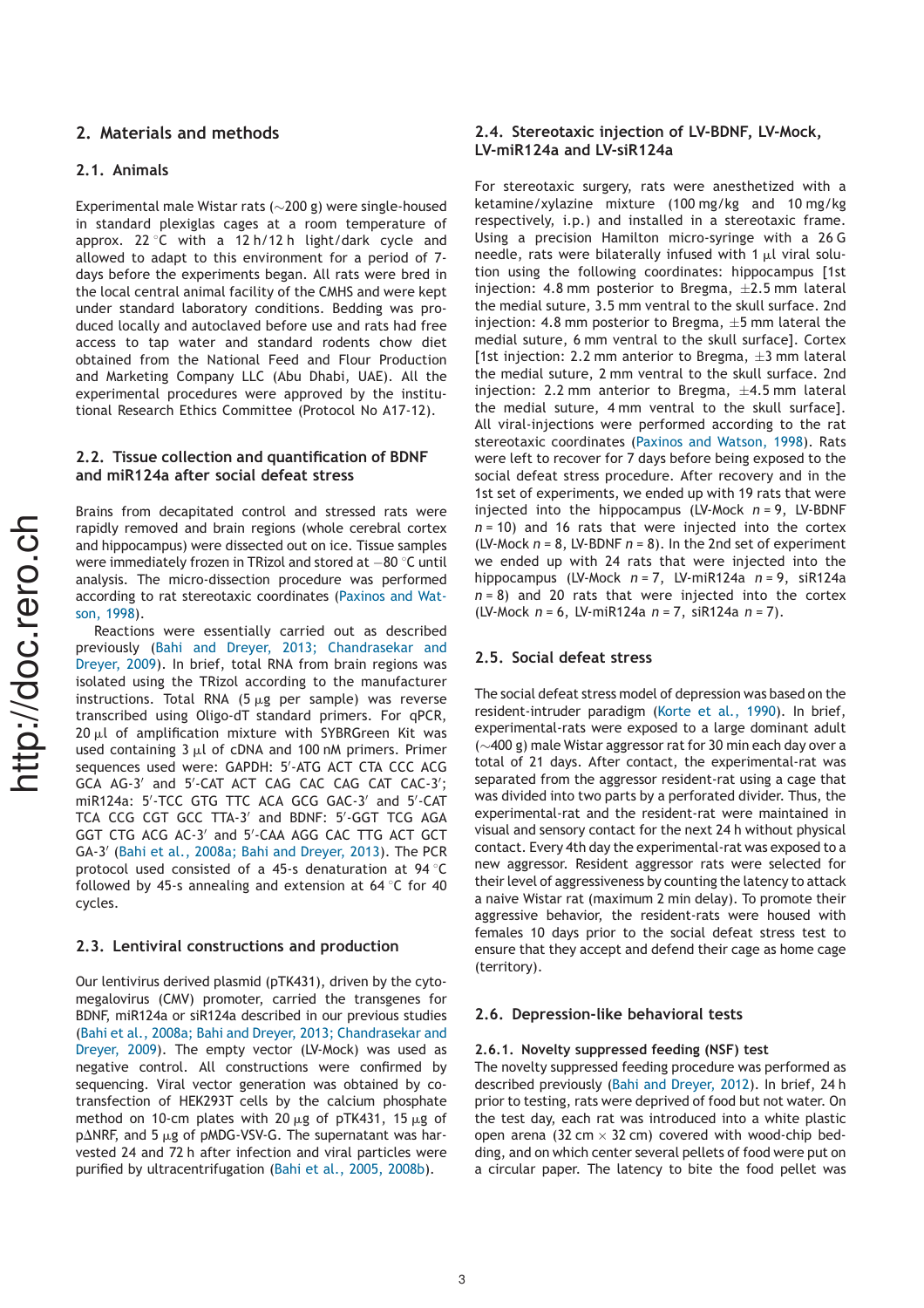measured as the test main parameter. Immediately after the animal commenced eating, the rat was immediately removed from the testing box and returned to its home cage with access to food. Therefore, the total pellet consumption was measured for a further 90 min period in order to evaluate home cage food intake.

#### 2.6.2. Sucrose preference test (SPT)

For the SPT, a two-bottle choice procedure was used to test for differences between the groups for their relative preference for sucrose over water. The rats were given free choice between 2% sucrose-solution and tap water for 24 h. One week before starting, experimental-rats had been habituated to two-bottle choice conditions and the position of the bottles was switched after every 24 h to prevent any side preference in drinking behavior. No previous food or water deprivation was applied before the test. Preference was measured as follows: (i) sucrose consumption (ml); (ii) water consumption (ml); and (iii) total liquid (sucrose + water). At the end of the test, the bottles were removed and the consumption was noted. The preference for sucrose was calculated as percentage of consumed sucrose-solution to the total amount of liquid drunk (Hennebelle et al., 2012; Zurita et al., 1996).

#### 2.6.3. Forced swim test (FST)

The FST was performed according to the method originally reported by Porsolt and colleagues (Porsolt et al., 1977) and this procedure was successfully used in the laboratory in our previous studies (Bahi and Dreyer, 2012). In brief, glass beakers were filled with tap water (22–26 $\degree$ C). Rats were placed into the test beaker and were unable to escape or rest by touching the bottom of the beaker. The cylinders were emptied and cleaned between rats. Sessions lasted 6 min and the following behavioral parameters were measured: immobility, swimming and climbing. Immobility was defined as the absence of all motions except those required for keeping the rat's head above water. The swimming behavior was considered if a rat was actively making swimming movements that caused it to move within the center of the cylinder. The climbing behavior was recorded if a rat was making forceful thrashing movements with its forelimbs against the walls of cylinder. The data are expressed as the mean time  $(\pm$ SEM) of immobility, swimming and climbing within the 360-s observation period.



Figure 1 Effect of chronic social defeat on (A) BDNF and (B) miR124a expression in the rat hippocampus and cortex. Expression levels were normalized against GAPDH in the corresponding samples. Histograms represent mean  $\pm$  SEM,  $n$  = 6. \*Significant differences between control and stress (  $p < 0.05$ ). "Significant differences between the hippocampus and the cortex (  $p < 0.05$ ) (two-way ANOVA, Bonferroni's post hoc test), (C) effect of lentiviral injection on BDNF mRNA expression in the dorsal DG, ventral DG and the CA1/CA3. Expression levels were normalized against GAPDH in the corresponding samples. Histograms represent mean  $\pm$  SEM,  $n = 7$ . \*Significant differences between LV-Mock and LV-miR124a ( $p < 0.05$ ). \*\*Significant differences between LV-Mock and LV-siR124a ( $p < 0.001$ ) (twoway ANOVA, Bonferroni's post hoc test) and (D) schematic representation of the experimental procedures. The timeline shows sequence and duration of experimental protocols of the effect of viral injection on chronic social defeat-induced depression-like behavior.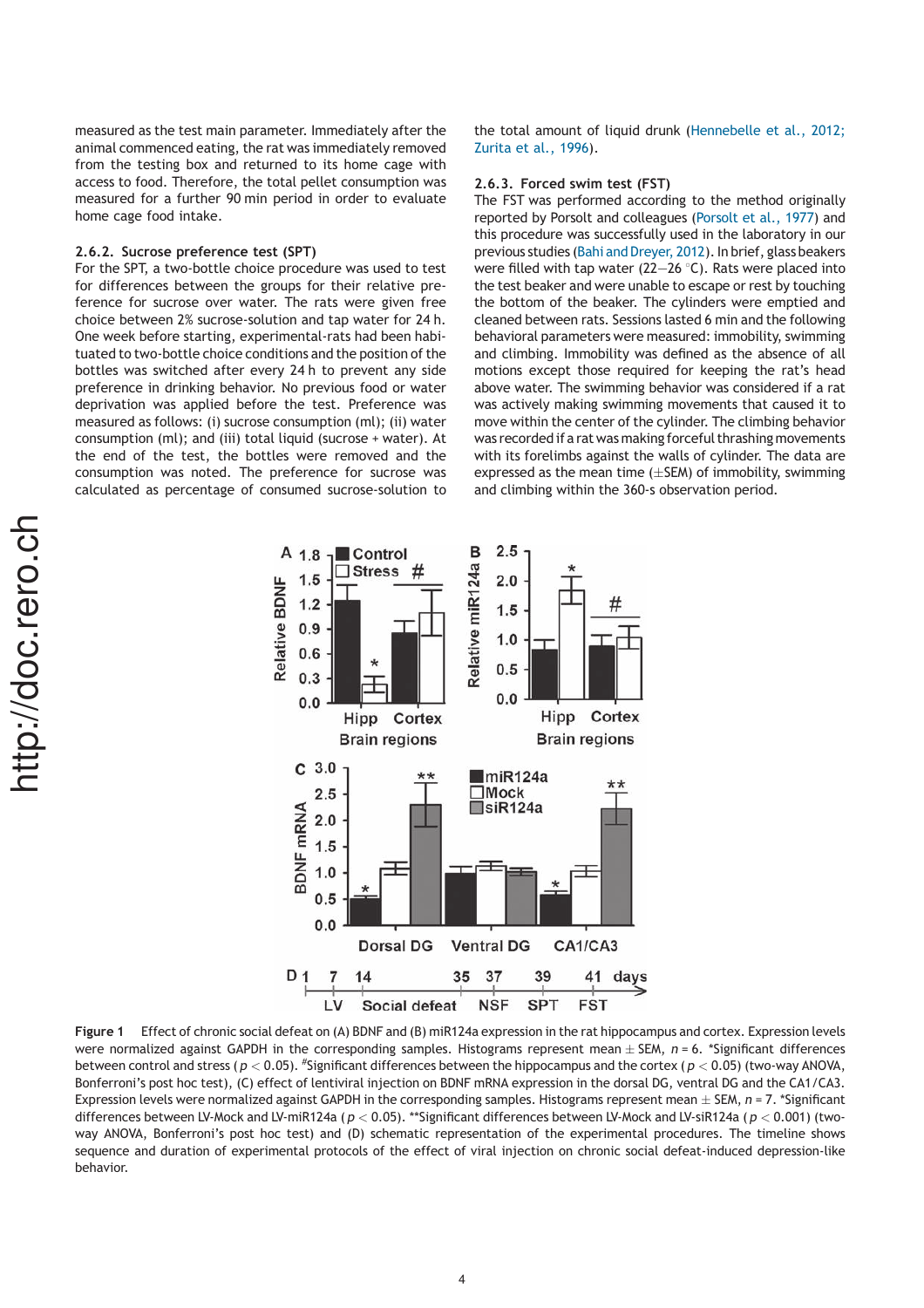#### 2.7. Statistical analysis

For statistical comparisons, the software package SPSS (version 20.0) was used. All data were expressed as means  $\pm$  SEM. BDNF and miR124a mRNA expression was analyzed using a two-way analysis of variance (ANOVA) with treatment (control vs. stress) and region (hippocampus vs. cortex) as the between subject factors. Data obtained from the behavioral tests were analyzed using a two-way ANOVA with virus and region as the between subject factors. Post hoc individual mean comparisons were performed with the Bonferroni's test when  $F$  values were significant. The level of statistical significance was set at  $p < 0.05$  at all times.

#### 3. Results

#### 3.1. Effects of social defeat stress on brain expression of BDNF and miR124a

Fig. 1 shows the effects of chronic social defeat stress on the expression of BDNF in the hippocampus and the cortex detected by RT-PCR. As shown in Fig. 1A, 21-days social defeat stress caused a significant down regulation ( $\sim$ 4 folds) of BDNF mRNA in the hippocampus but not in the cortex. A two-way ANOVA revealed a main effect of stress  $(F_{(1,20)} = 4.027$ ,  $p = 0.058$ ); but the main effect of brain region was not significant ( $F_{(1,20)}$  = 1.533, p = 0.230). Nevertheless, the interaction between stress and brain region was significant  $(F_{(1,20)} = 10.926, p = 0.004)$ . These findings demonstrated that 3 weeks of social defeat stress in rats down-regulated hippocampal, but not cortical, BDNF mRNA expression.

Fig. 1B shows the miR124a expression levels in the investigated brain regions hippocampus and cortex. All data are means  $\pm$  SEM of the particular brain specimens from the control ( $n = 6$ ) and socially defeated ( $n = 6$ ) groups of rats. Results show that miR124a is expressed in each of the investigated brain regions, although at different levels. In fact, social defeat stress produced a significant increase ( $\sim$ 2 folds) of miR124a in the hippocampus but not in the cortex. Two-way ANOVA indicated that the individual [stress:  $(F_{(1,20)} = 8.689)$ ,  $p = 0.008$ ; brain region  $(F_{(1,20)} = 3.446, p = 0.078)$ ] and interactive  $(F_{(1,20)} = 4.784, p = 0.041)$  effects of stress and brain regions were statistically significant. These results indicated that 3-weeks of social defeat stress in rats increased miR124a expression into the hippocampus, but not into the cortex.

In order to provide more convincing evidence that BDNF was directly regulated by miR124A, rats were stereotaxically injected with LV-Mock, LV-miR124a or LV-siR124a in the hippocampus and BDNF mRNA was quantified using RT-PCR. The regions chosen to quantify BDNF expression were the dorsal and ventral dentate gyrus (DG) and the CA1/CA3 region. As depicted in Fig. 1C, two-way ANOVA analysis with virus and sub-region as the between subject factors revealed a significant effect of viral injection ( $F_{(2,54)}$  = 28.992,  $p < 0.0001$ ) but no effect of sub-region was detected  $(F_{(2,54)} = 1.653)$ ,  $p = 0.205$ ). Nevertheless, the interaction between the two factors was significant ( $F_{(4,54)}$  = 7.297,  $p < 0.001$ ). Post hoc evaluations revealed that LV-miR124a and LV-siR124a only affected BDNF expression in the dorsal DG as well as in the CA1/CA3 sub-regions but not in the ventral DG.

Based on these findings we decided to investigate the potential protective role of BDNF and miR124a-silencers overexpression into the hippocampus on social defeat stress-induced depression-like behavior in rats. The experimental timeline is depicted in Fig. 1D.

### 3.2. Effects of BDNF overexpression on social defeat stress-induced depression

The novelty-induced suppression of feeding (NSF) test assesses depression- and anxiety-like phenotypes by measuring the latency of rats to eat food in a novel anxiogenic open field following food deprivation (Bodnoff et al., 1989). Rats were stereotaxically injected into the hippocampus or into the cortex and exposed to the social defeat stress 7 days later as described in Section 2. We should emphasize that one rat from each group was removed from the analysis as they escaped from the arena. Therefore the group sizes were: hippocampus (LV-Mock  $n = 8$ , LV-BDNF  $n = 10$ ); cortex (LV-Mock  $n = 8$ , LV-BDNF  $n = 7$ ). Using a two-way ANOVA test we found a significant effect of virus for the latency to bite a food pellet at the center of the arena, with the hippocampus BDNF-injected group having a significantly shorter latency to feed [main effect of virus:  $(F_{(1,29)} = 13.704,$  $p = 0.001$ ); main effect of brain region:  $(F_{(1,29)} = 11.558$ ,  $p = 0.002$ ]. More importantly, the interaction between the two factors was significant  $(F_{(1,29)} = 9.918, p = 0.004)$ (Fig. 2A). In addition and as depicted in Fig. 2B, BDNF rats did not differ from Mock-injected rats in their food intake in the home cage during a 90-min period immediately following the latency test [main effect of virus:  $(F_{(1,29)} = 0.082$ ,  $p = 0.776$ ); main effect of brain region:  $(F_{(1,29)} = 0.048$ ,  $p = 0.829$ ; interaction between virus and brain region:  $(F_{(1,29)} = 0.254, p = 0.618)$ . Finally, both Mock- and BDNFoverexpressing groups did not differ in the amount of weight lost during the 24 h food deprivation period (data not shown). These findings strongly suggest that reduced latency to feed was directly related to lower anxiety levelsin the hippocampus, but not the cortex, of BDNF-overexpressing rats.

In order provide an appreciation of the precise magnitude of the stressors alone on the various behavioral tests and how the various lentiviral treatments alone affected these tests, we performed a further experiment using non-stressed control group that is given the various lentiviral treatments in the hippocampus (not the cortex) and then subsequently tested (Supplementary Fig. 1). It should be emphasized that the data with non-stress controls and stress animals are a combination of separate experiments, which is far from the optimal design.

Rats were then assessed in the sucrose preference test (SPT). This is a model of anhedonia, a core symptom of depression, in which rats fail to elicit pleasure from an activity that is normally enjoyable (Sofia and Knobloch, 1976). The groups of rats used were as follow: hippocampus (LV-Mock  $n = 9$ , LV-BDNF  $n = 10$ ); cortex (LV-Mock  $n = 8$ , LV-BDNF  $n = 8$ ). The SPT scores are shown in Fig. 2C and these data follow the same pattern as the NSF test data. In fact, a two-way ANOVA revealed that lentiviral-mediated overexpression of BDNF in the hippocampus, but not in the cortex, increased sucrose preference. Indeed, there was significant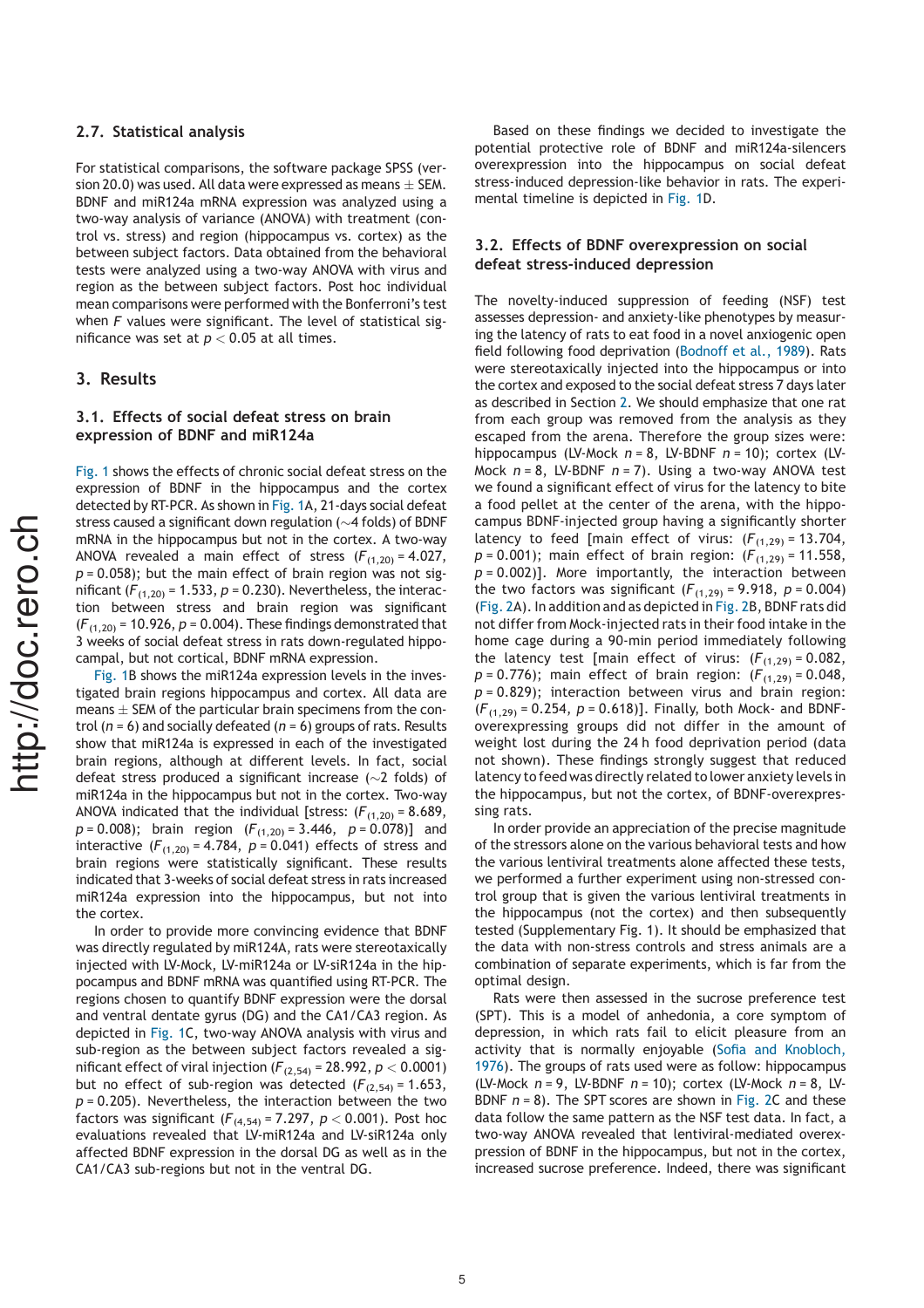

Figure 2 Effect of lentiviral-mediated BDNF overexpression on chronic social defeat-induced depression-like behavior in the novelty suppressed feeding (NSF) and sucrose preference test (SPT). (A) Eating delay as measured by the latency to bite food in a novel anxiogenic environment following 24-h food deprivation, (B) food intake of rats in the home cage during a 90 min period following NSF latency test, (C) sucrose preference was calculated by the following formula: preference = (sucrose solution intake/total fluid intake)  $\times$  100, and (D) total fluid intake sucrose intake + water intake. \*Significant differences between Mock and BDNF ( $p <$  0.05).  $^{\#}$ Significant differences between the hippocampus and the cortex ( $p < 0.05$ ) (two-way ANOVA, Bonferroni's post hoc test). Hippocampus (LV-Mock  $n = 9$ , LV-BDNF  $n = 10$ ); cortex (LV-Mock  $n = 8$ , LV-BDNF  $n = 8$ ).

main effect of brain region ( $F_{(1,31)} = 8.897$ ,  $p = 0.006$ ) and viral injection ( $F_{(1,31)}$  = 4.856,  $p = 0.035$ ). More importantly, the interaction between viral-injection and the brain region was significant  $(F_{(1,31)} = 10.433, p = 0.003)$ . As a possibly



Figure 3 Effect of lentiviral-mediated BDNF overexpression on chronic social defeat-induced depression-like behavior in the forced-swim test (FST). (A) Immobility and (B) swimming. \*Significant differences between Mock and BDNF (  $p < 0.05$  ).  $\mathrm{^{\#}Sig}$ nificant differences between the hippocampus and the cortex  $(p < 0.05)$  (two-way ANOVA, Bonferroni's post hoc test). Hippocampus (LV-Mock  $n = 9$ , LV-BDNF  $n = 10$ ); cortex (LV-Mock  $n = 8$ , LV-BDNF  $n = 8$ ).

confounding variable for anhedonia, total fluid intake was also tested and results are depicted in Fig. 2D. The two-way ANOVA analysis revealed that there was no main effect of viral injection ( $F_{(1,31)}$  = 1.170,  $p = 0.288$ ) nor brain region  $(F_{(1,31)} = 0.169, p = 0.863)$  on total fluid intake. Interestingly, the interaction between viral-injection and brain region was not significant  $(F_{(1,31)} = 0.104, p = 0.749)$ . The experiments using the non-stressed control groups are shown in Supplementary Fig. 2. The data with non-stress controls and stress animals are a combination of separate experiments, which is far from the optimal design.

After completion of the SPT, rats were tested in the Forced swim test (FST) 48-h later and results are depicted in Fig. 3. The groups of rats used were as follow after removing 3 rats because of diving: hippocampus (LV-Mock  $n = 8$ , LV-BDNF  $n = 9$ ; cortex (LV-Mock  $n = 7$ , LV-BDNF  $n = 8$ ). Two-way ANOVA analysis revealed that BDNF overexpression in the hippocampus, but not in the cortex, significantly decreased the time of immobility  $(\sim]2.5$  fold) [main effect of brain region:  $(F_{(1,28)} = 4.820, p = 0.037)$ , main effect of viral-injection ( $F_{(1,28)}$  = 3.849, p = 0.060), the main effect of brain region  $\times$  virus interaction ( $F_{(1,28)}$  = 6.147, p = 0.019)] (Fig. 3A). Consequently and as expected, when injected into the hippocampus, but not into the cortex, BDNF significantly increased the time the rats spent swimming [main effect of brain region:  $(F_{(1,28)} = 4.217, p = 0.049),$  main effect of viral-injection ( $F_{(1,28)}$  = 2.847,  $p$  = 0.103), the main effect of the interaction between the viral-injection and the brain region  $(F_{(1,28)} = 7.607, p = 0.010)$ ] (Fig. 3B). The experiments using the non-stressed control groups are shown in Supplementary Fig. 3. The data with non-stress controls and stress animals are a combination of separate experiments, which is far from the optimal design.

Our present data indicate that lentiviral-mediated overexpression of BDNF into the hippocampus, but not into the cortex, induces reduction of immobility and enhancement in the swimming time in the FST in rats following chronic social defeat stress.

## 3.3. Effects of miR124a overexpression and silencing on social defeat stress-induced depression-like behavior in rats

To test the effects of miR124a on social defeat stressinduced depression like behavior in Wistar rats, both gainand loss-of-function approaches were used. In these experiments, LV-siR124a was used to knock down its expression and a lentivirus expressing miR124a (LV-miR124a) was used to up-regulate its expression in the hippocampus or into the cortex. Empty vector was used as a negative control (LV-Mock).

Rats were first tested in the NSF test and results are depicted in Fig. 4. The groups of rats used were as follow: hippocampus (LV-Mock  $n = 7$ , LV-miR124a  $n = 8$ , siR124a  $n = 7$ ); cortex (LV-Mock  $n = 6$ , LV-miR124a  $n = 7$ , siR124a  $n = 7$ ). Two-way ANOVA analysis has shown that the latency to feed varied as a function of virus  $(F_{(2,38)} = 13.932)$ ,  $p < 0.001$ ) but not brain region  $(F_{(1,38)} = 1.402, p = 0.460)$ . Nevertheless, the interaction between viral-injection and the brain region was significant  $(F_{(2,38)} = 7.969, p = 0.001)$ (Fig. 4A). Post hoc evaluations revealed that, compared to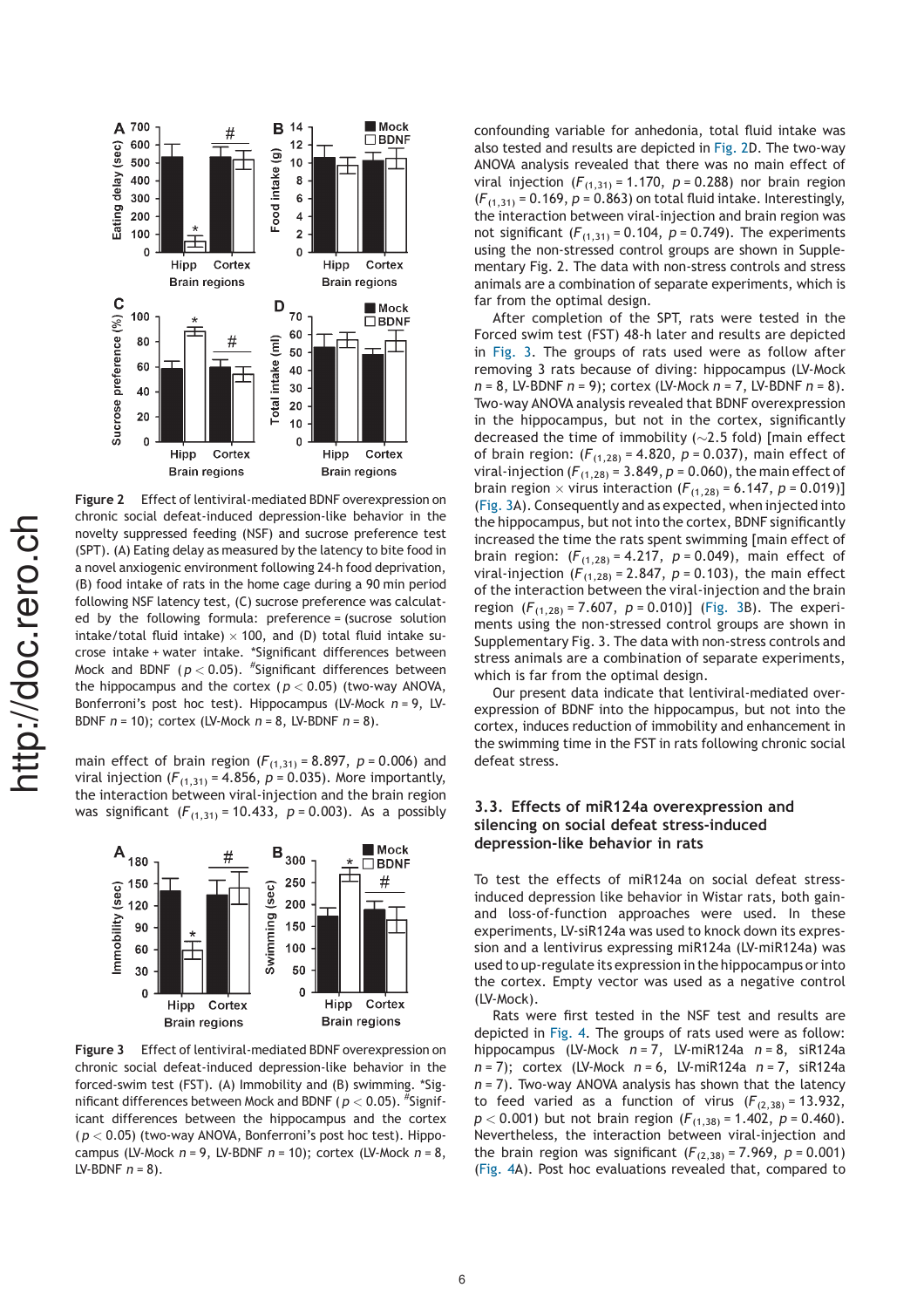

Figure 4 Effect of lentiviral-mediated miR124a modulation on chronic social defeat-induced depression-like behavior in the novelty suppressed feeding (NSF) and sucrose preference test (SPT). (A) Eating delay as measured by the latency to bite food in a novel anxiogenic environment following 24-h food deprivation, (B) food intake of rats in the home cage during a 90 min period following NSF latency test, (C) sucrose preference was calculated by the following formula: preference = (sucrose solution intake/total fluid intake)  $\times$  100. \*Significant differences between miR124a or siR124a and Mock ( $p <$  0.05).  $^\#$ Significant differences between the hippocampus and the cortex  $(p < 0.05)$  (two-way ANOVA, Bonferroni's post hoc test), and (D) total fluid intake sucrose intake + water intake. \*Significant differences between miR124a or siR124a and Mock ( $p < 0.05$ ). # Significant differences between the hippocampus and the cortex ( $p < 0.05$ ) (two-way ANOVA, Bonferroni's post hoc test). Hippocampus (LV-Mock  $n = 7$ , LV-miR124a  $n = 9$ , siR124a  $n = 8$ ); cortex (LV-Mock  $n = 6$ , LV-miR124a  $n = 7$ , siR124a  $n = 7$ ).

controls (LV-Mock), rats injected with miR124a showed a ca. 1.5-fold increased latency to approach the food pellet  $(p = 0.028)$ . More importantly and as expected, silencing miR124a expression into the hippocampus, but not into the cortex, using siR124a drastically reduced the latency to feed  $(p = 0.034$  and  $p < 0.001$  vs. Mock and miR124a respectively). In addition and as depicted in Fig. 4B, the threegroups of rats did not differ in their food intake in the home cage during a 90 min period immediately following the latency test [main effect of brain region:  $(F_{(1,38)} = 0.243$ ,  $p = 0.625$ ); main effect of viral-injection:  $(F_{(2,38)} = 0.179$ ,  $p = 0.837$ ); interaction between virus and brain region:  $(F_{(2,38)} = 0.126, p = 0.882)$ ]. Finally, both miR124a-overexpressing and -silencing groups of rats did not differ in the amount of weight lost during the 24 h food deprivation period (data not shown). The experiments using the nonstressed control groups are shown in Supplementary Fig. 4. The data with non-stress controls and stress animals are a

combination of separate experiments, which is far from the optimal design.

These findings strongly suggest that decreased and increased latency to feed were directly related to lower and higher anxiety levels in siR124a- and miR124a-overexpressing rats respectively.

After completion of the NSF test, the same rats were assed in the sucrose preference test (SPT) using the methodology described in Section 2 above and results are depicted in Fig. 4C and D. The groups of rats used were as follow: hippocampus (LV-Mock  $n = 7$ , LV-miR124a  $n = 9$ , siR124a  $n = 8$ ); cortex (LV-Mock  $n = 6$ , LV-miR124a  $n = 7$ , siR124a  $n = 7$ ). Two-way ANOVA analysis revealed that the average sucrose preference of rats calculated from measures taken in Mock, siRNA124a and miR124a-injected groups differed significantly from each other. In fact and as shown in Fig. 4C, there was a significant main effect of viral-injection  $(F_{(2,38)} = 30.598, p < 0.001)$  as well as brain region  $(F_{(1,38)} = 9.751, p = 0.003)$  on sucrose preference. Interestingly, the interaction between the two factor was highly significant  $(F_{(2,38)} = 43.635, p < 0.001)$ . Post hoc evaluations indicated that compared to Mock-, miR124aexpressing rats showed  $\sim$  3 folds decreased sucrose preference  $(p < 0.001)$ . In contrast, siR124a-injected rats displayed higher preference for sucrose ( $\sim$ 1.3 fold) compared to Mock control animals ( $p = 0.047$ ). During the same test, rats were then assessed for their total fluid intake and the two-way ANOVA analysis revealed that no significant differences were observed. As depicted in Fig. 4D, Mock-, siR124a- and miR124ainjected rats consumed the same amount of fluid during the SPT. Indeed, there was no main effect of virus ( $F_{(2,38)} = 0.142$ ,  $p = 0.868$ ) and no significant main effect of the brain region  $(F_{(1,38)} = 0.018, p = 0.894)$ . More importantly, the virus  $\times$  brain region interaction was not significant ( $F_{(2,38)}$  = 0.284,  $p = 0.754$ ). The experiments using the non-stressed control groups are shown in Supplementary Fig. 5. The data with non-stress controls and stress animals are a combination of separate experiments, which is far from the optimal design.



Figure 5 Effect of lentiviral-mediated miR124a modulation on chronic social defeat-induced depression-like behavior in the forced-swim test (FST). (A) Immobility and (B) swimming. \*Significant differences between miR124a or siR124a and Mock  $(p < 0.05)$ . "Significant differences between the hippocampus and the cortex  $(p < 0.05)$  (two-way ANOVA, Bonferroni's post hoc test). Hippocampus (LV-Mock  $n = 7$ , LV-miR124a  $n = 9$ , siR124a  $n = 8$ ); cortex (LV-Mock  $n = 6$ , LV-miR124a  $n = 7$ , siR124a  $n = 7$ ).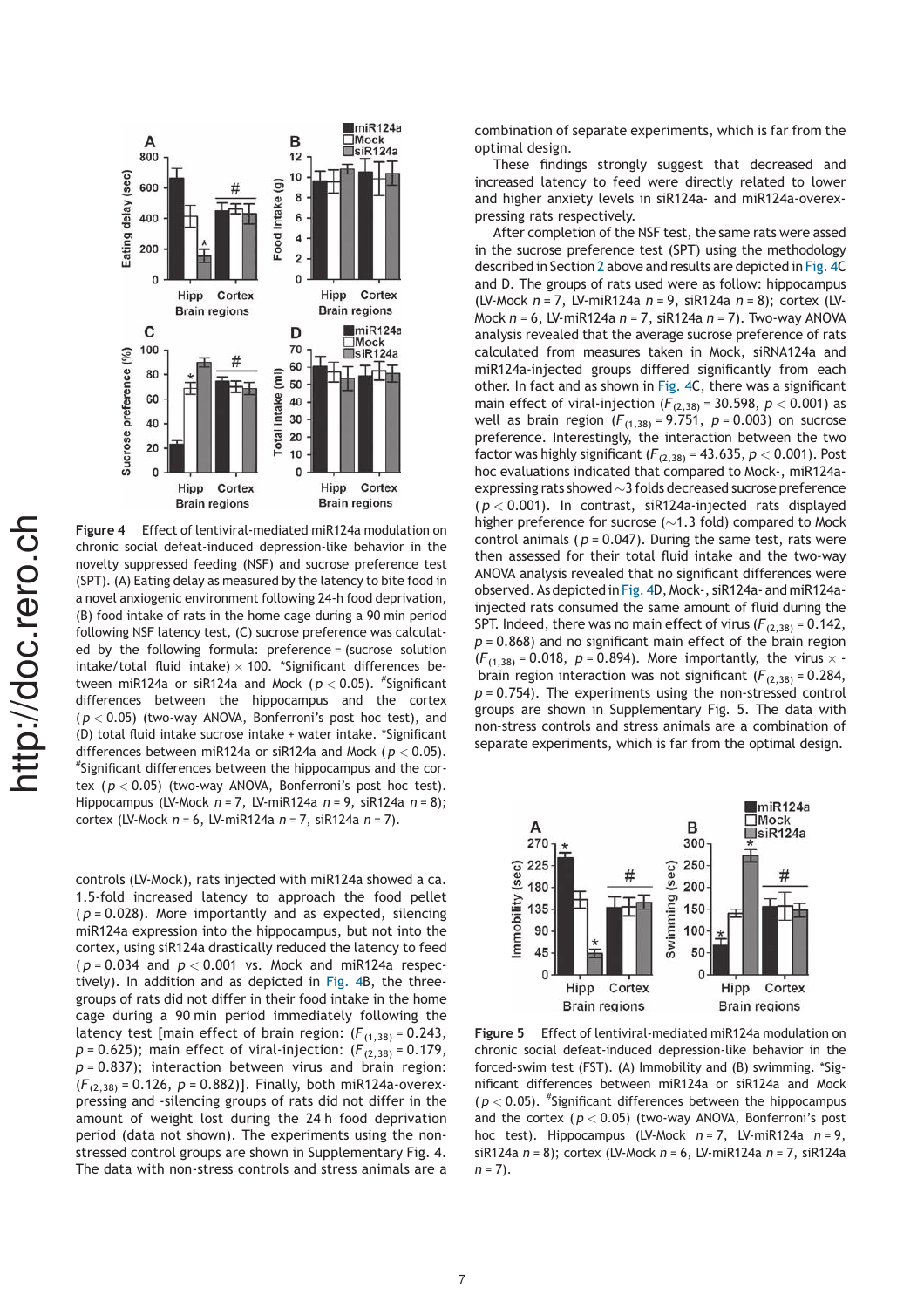After completion of the SPT, rats were tested in the FST using these groups of animals: hippocampus (LV-Mock  $n = 6$ , LV-miR124a  $n = 9$ , siR124a  $n = 8$ ); cortex (LV-Mock  $n = 6$ , LV-miR124a  $n = 7$ , siR124a  $n = 7$ ). As depicted in Fig. 5, modulation of miR124a expression into the hippocampus profoundly affected FST behavior. In fact, the duration of immobility was affected following viral-injection  $(F_{(2,38)} = 19.285, p < 0.001)$  but there was no effect of the brain region ( $F_{(1,38)}$  = 0.087, p = 0. 770). Nevertheless, the viral injection  $\times$  brain region interaction was highly significant  $(F_{(2,38)} = 24.208, p < 0.001)$  (Fig. 5A). Post hoc evaluation indicated that miR124a-overexpressing rats were  ${\sim}1.7$ fold more immobile than Mock control animals ( $p = 0.012$ ). In contrast and as expected, siR124a-expressing rats were  $\sim$ 3 folds less immobile than controls ( $p = 0.005$ ). In addition and as shown in Fig. 5B, the same pattern was also observed when swimming behavior was assessed in these groups. Thus, the two-way ANOVA analysisindicated a significant main effect of viral-injection ( $F_{(2,38)}$  = 16.586,  $p < 0.001$ ) and a significant interaction between the brain region and viral-injection  $(F_{(2,38)} = 19.466, p < 0.001)$ . Post hoc evaluations revealed that compared to Mock controls, miR124a spent less time swimming ( $p = 0.071$ ). However, siR124a-expressing rats were more active in their swimming behavior ( $p = 0.003$ ). The experiments using the non-stressed control groups are shown in Supplementary Fig. 6. The data with non-stress controls and stress animals are a combination of separate experiments, which is far from the optimal design.

## 4. Discussion

This is the first study to demonstrate that exposure to chronic social defeat stress can induce miR124a expression in the brain hippocampus, a key brain region associated with depression-like behavior in rats. In addition and as expected, the mRNA expression level of BDNF, which is a direct target of miR124a, was reduced following stress exposure. More importantly, we showed that viral mediated overexpression of miR124a in the hippocampus, but not in the cortex, was pro-depressant. In contrast, BDNF or siR124a overexpression reduced depression-like behavior in rats. These results indicate that miR124a is a critical regulator for BDNF in rat hippocampus and we hypothesize consequently that miR124a might participate in the social defeat stress-induced depressive-like behavior through the regulation of BDNF genetic expression.

Neurotrophic factors such as BDNF were shown to induce changes in hippocampal neurogenesis and mediate the neuropathophysiology of depression (Castren et al., 2007; D'Sa and Duman, 2002; Duman and Monteggia, 2006). To further clarify the neurochemical impact of chronic stress on hippocampal neurotrophic factors expression, we studied mRNA levels of the BDNF after 21-days social defeat stress. Results have shown that, after three weeks, stress induced a pronounced decrease in BDNF expression in the hippocampus but not in the cortex confirming previous reports which found that chronic restraint or social defeat stress caused downregulation of BDNF in the same brain region (Haenisch et al., 2009). In addition, our findings are in line with those of Pizarro and co-workers who found using in situ hybridization, that a brief (10 min) exposure to intense social stress

significantly decreased BDNF mRNA expression in the hippocampus and amygdala 24 h after social defeat when compared to control (naive) mice (Pizarro et al., 2004). Also, our findings agree with those of Alfonso and colleagues, who had shown that when mice were subjected to repeated restraint stress, hippocampal BDNF messengers were down-regulated as measured by RT-PCR (Alfonso et al., 2006). More importantly, chronic social defeat stress has also been shown to decrease expression of hippocampal BDNF (Komatsu et al., 2011). Finally, it should be notified that the work performed in Nestler lab indicated that detailed mRNA analysis of whole mouse hippocampus revealed that chronic defeat stress induced an approximately threefold reduction in BDNF mRNA levels (Tsankova et al., 2006). Therefore, we could demonstrate that chronic social defeat stress caused brain region specific alterations in the expression of BDNF suggesting that these changes may have implications in brain plasticity and behavioral changes following social stress.

In an attempt to clarify the impact of microRNA on BDNF messengers, we assessed the expression of miR124a in the hippocampus following chronic social defeat stress. Micro-RNAs are small non-coding RNAs involved in the regulation of gene expression and protein translation and we hypothesize that miRNAs may be involved in the regulation of chronic stress-related genes in general and depression in particular. Results have shown that reduced BDNF levels were accompanied with an increase of miR124a expression after 21-days social defeat. To the best of our knowledge, we are the first who could demonstrate a negative correlation between levels of BDNF and the expression of miR124a. Indeed, we have shown in previous report that BDNF is a direct target of miR124a (Bahi and Dreyer, 2013; Chandrasekar and Dreyer, 2009). Our findings are in line with those of O'Connor and coworkers who found using microarray and RT-PCR, that earlylife stress affected the expression of multiple hippocampal miRNAs (O'Connor et al., 2013). In fact, using a profiling approach it has been reported that early-life stress affected the expression of multiple hippocampal miRNAs such as miR451 (O'Connor et al., 2013). When investigating the impact of social isolation on genes and associated miRNAs, a recent study reported that the isolated rats exhibited higher levels of miR29 and miR203 (Yang et al., 2013). Importantly, the expression levels of vascular endothelial growth factor A which is a direct target of these miRNAs, was strongly and specifically suppressed (Yang et al., 2013). In our present study we demonstrate for the first time that chronic social defeat increases miR124a expression, suggesting a potential role for depression-associated gene and miRNA interactions via modulation of BDNF expression.

Social stress-induced alterations of gene expression in limbic areas are involved in long-term neuroadaptations and behavioral impairments (Martinez et al., 2002). Interestingly, a number of reports linked BDNF neurotransmission in the neuropathophysiology of psychiatric disorders in general (Balaratnasingam and Janca, 2012) and depression in particular (Duman and Monteggia, 2006). Unfortunately, the molecular mechanism by which BDNF may contribute to the pro-depressant effect of social stress is still not well understood. In the current study we have demonstrated that lentiviral-mediated overexpression of BDNF in the hippocampus, but not into the cortex, results in an anti-depressant like behavior. The current behavioral data are consistent with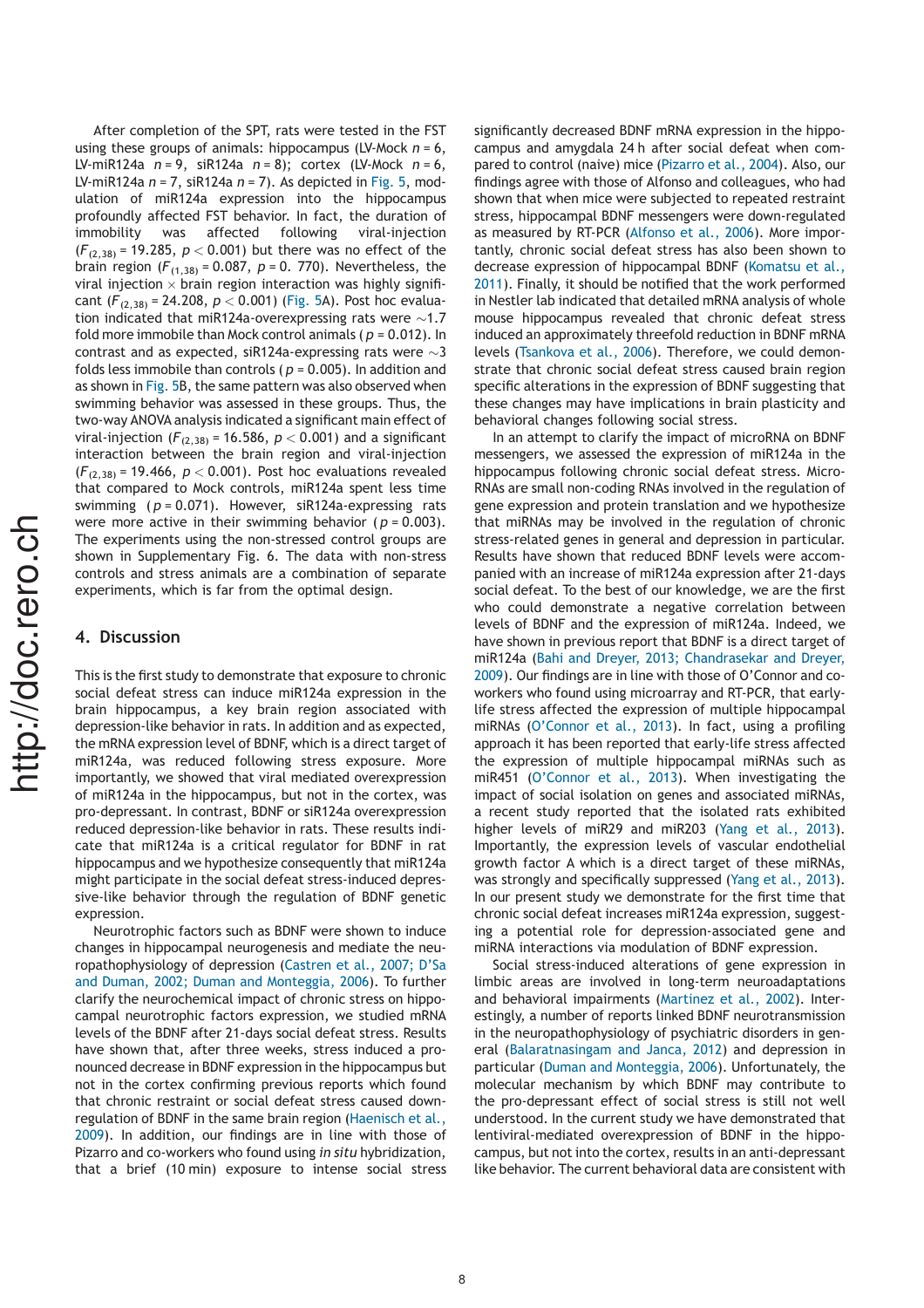results showing that in male Sprague-Dawley rats, a bilateral infusion of BDNF (0.25 and 1.0  $\mu$ g) into the dentate gyrus of the hippocampus increases the swimming behavior in the FST and, therefore produces antidepressant-like phenotype (Shirayama et al., 2002). In addition, Govindarajan and coworkers reported that genetically modified mice overexpressing BDNF in excitatory neurons of the forebrain, including the hippocampus, displayed improved performance in the Porsolt FST (Govindarajan et al., 2006). In contrast, heterozygous  $(+/-)$  BDNF mice were resistant to the effects of antidepressants in the FST, indicating that antidepressantinduced behavioral effects require regular BDNF signaling (Lindholm et al., 2012; Saarelainen et al., 2003). In addition, it has been shown using the same mice that, when combined with a stress exposure, heterozygous depletion of BDNF resulted in a depressive phenotype in the FST (Duman et al., 2007).

Moreover, we found that hippocampal miR124a overexpression exacerbated stress-induced depression-like behavior. In contrast, inhibition of miR124a signaling in the hippocampus using a lentiviral-mediated silencer expression ''rescued'' the anti-depressant effect seen in BDNF-overexpressing animals. Therefore, we hypothesize that miR124a plays a pivotal role in stress-related emotions, by regulating the inhibitory effects of social defeat stress on hippocampal BDNF expression. Whatever the underlying mechanisms, our data demonstrate that siR124a and miR124a exert opposite effects on hippocampal BDNF messenger levels, and suggest that the balance between these two factors may play a crucial role in determining vulnerability to stress pro-depressant like effect. Taken together, we propose that social defeat stress exposure increases the expression of miR124a and consequently decreases the expression of BDNF in the hippocampus. Therefore, these results suggest that miR124a silencing has an antidepressant-like effect, at least in part by supporting cell proliferation through the BDNF signaling pathway.

## 5. Conclusion

Our study demonstrates that chronic social defeat impairs depression-like behavior in laboratory animals. The unique expression pattern of gene—miRNA interactions in the hippocampus of socially defeated mice represents a novel aspect of the complex regulatory network involved in emotional illnesses. These results suggest that overexpression of miR124a contributes to chronic social stress induced depression, partially by suppressing BDNF expression. Considering the important role of miR124a in emotions-related brain areas, these results suggest a putative mechanism for chronic social defeat-induced behavioral impairments through the modulation of BDNF. The inhibition of BDNF identified in this study and others (Bahi and Dreyer, 2013; Chandrasekar and Dreyer, 2009) may provide a target for future therapeutics that are directed to tackle psychiatric disorders in general and depression in particular.

## Role of the funding source

AB is receiving funds from the United Arab Emirates University (No. NP/12/04, and NP/13/05) and from the National Research Foundation (No. 31M082). JLD was supported by Swiss National Science Foundation (Grants nos. 3100-059350, 3100AO-100686, and 31003A-116492). The funders had no role in study design, data collection and analysis, decision to publish, or preparation of the manuscript.

#### Conflict of interest statement

The authors report no conflicts of interest.

#### Acknowledgements

The authors would like to acknowledge Mrs. Christine Deforel-Poncet for the assistance with viral vectors cloning and preparation. We are grateful also to Mr. Mohamed Elwasila and Mr. Mohamed Shafiullah for their technical assistance.

#### Appendix A. Supplementary data

Supplementary material related to this article can be found, in the online version

#### References

- Acheson, A., Conover, J.C., Fandl, J.P., DeChiara, T.M., Russell, M., Thadani, A., Squinto, S.P., Yancopoulos, G.D., Lindsay, R.M., 1995. A BDNF autocrine loop in adult sensory neurons prevents cell death. Nature 374, 450—453.
- Alfonso, J., Frick, L.R., Silberman, D.M., Palumbo, M.L., Genaro, A.M., Frasch, A.C., 2006. Regulation of hippocampal gene expression is conserved in two species subjected to different stressors and antidepressant treatments. Biol. Psychiatry 59, 244—251.
- Bahi, A., Boyer, F., Bussard, G., Dreyer, J.L., 2005. Silencing dopamine D3-receptors in the nucleus accumbens shell in vivo induces changes in cocaine-induced hyperlocomotion. Eur. J. Neurosci. 21, 3415—3426.
- Bahi, A., Boyer, F., Chandrasekar, V., Dreyer, J.L., 2008a. Role of accumbens BDNF and TrkB in cocaine-induced psychomotor sensitization, conditioned-place preference, and reinstatement in rats. Psychopharmacology 199, 169—182.
- Bahi, A., Dreyer, J.L., 2012. Hippocampus-specific deletion of tissue plasminogen activator tPA in adult mice impairs depression- and anxiety-like behaviors. Eur. Neuropsychopharmacol. 22, 672—682.
- Bahi, A., Dreyer, J.L., 2013. Striatal modulation of BDNF expression using microRNA124a-expressing lentiviral vectors impairs ethanol-induced conditioned-place preference and voluntary alcohol consumption. Eur. J. Neurosci. 38, 2328—2337.
- Bahi, A., Kusnecov, A.W., Dreyer, J.L., 2008b. Effects of urokinasetype plasminogen activator in the acquisition, expression and reinstatement of cocaine-induced conditioned-place preference. Behav. Brain Res. 191, 17—25.
- Balaratnasingam, S., Janca, A., 2012. Brain derived neurotrophic factor: a novel neurotrophin involved in psychiatric and neurological disorders. Pharmacol. Ther. 134, 116—124.
- Bodnoff, S.R., Suranyi-Cadotte, B., Quirion, R., Meaney, M.J., 1989. A comparison of the effects of diazepam versus several typical and atypical anti-depressant drugs in an animal model of anxiety. Psychopharmacology 97, 277—279.
- Cao, X., Pfaff, S.L., Gage, F.H., 2007. A functional study of miR-124 in the developing neural tube. Genes Dev. 21, 531—536.
- Castren, E., Rantamaki, T., 2010. The role of BDNF and its receptors in depression and antidepressant drug action: reactivation of developmental plasticity. Dev. Neurobiol. 70, 289—297.